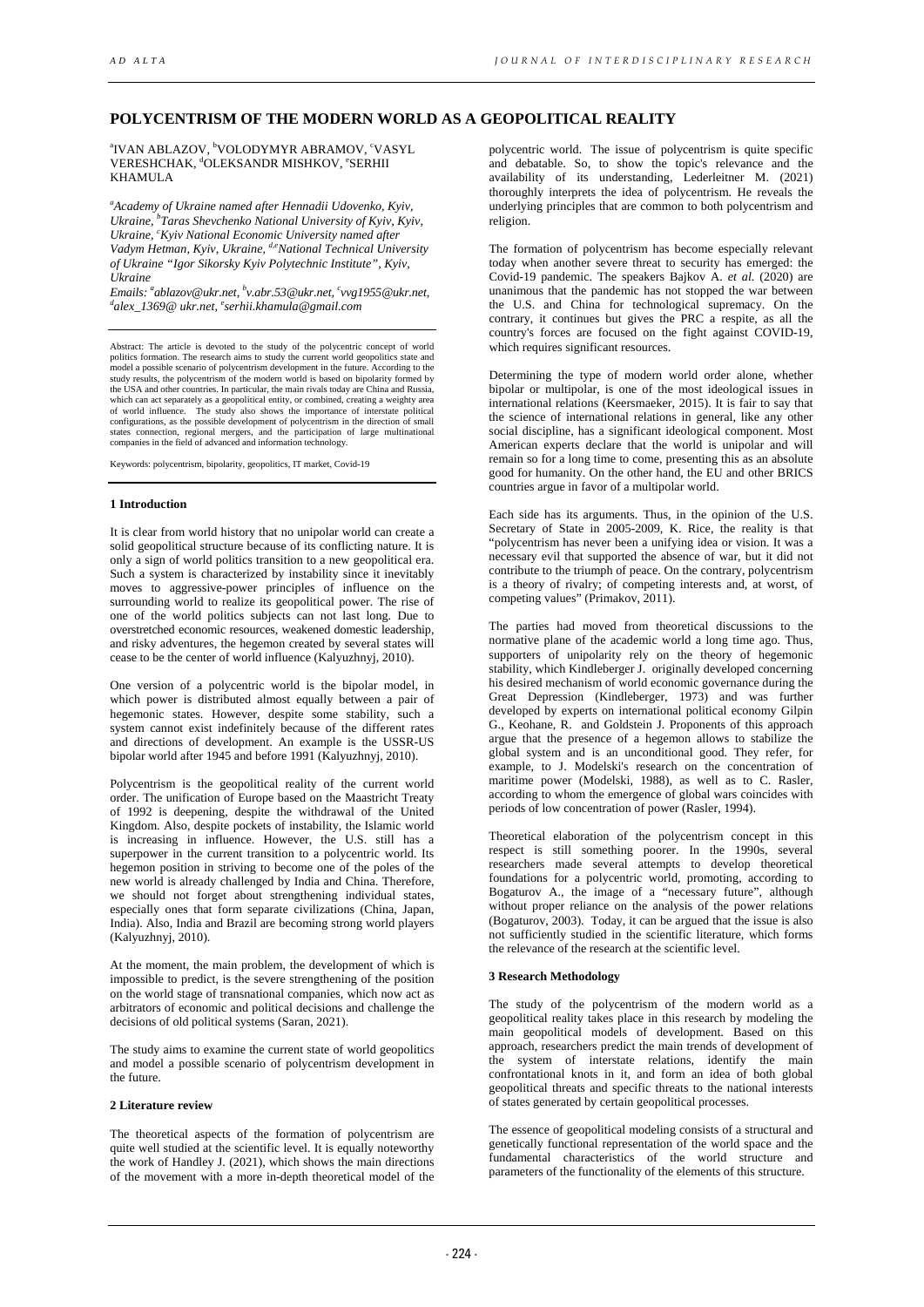Using general scientific methods of cognition, including analysis, synthesis, induction, and deduction, a critical analysis of the literature, which highlights the issues of the polycentric world structure, was conducted. Synthesis of information allows highlighting the main ideas and providing them in the study in a structured and consistent manner. Induction and deduction will enable us to draw conclusions on possible world development scenarios and highlight the author's vision of their problems.

### **4 Research results**

The third decade of the XXI century has forced the world to face its most difficult challenge – how to offer a coherent, collective, and equitable response to the COVID-19 pandemic. This challenge to the beliefs of the most ardent internationalists is part of a profound shake-up in the global order that loomed even before the first COVID-19 case in Wuhan in 2019 (Steward, 2020). It began as U.S. hegemony almost ended, and the rise of a multipolar world entailed a redistribution of influence on the global stage. American leadership, which would have been necessary to intensify collective action against the pandemic, was transformed into a desire to isolate itself from the rest of the world long before former U.S. President Trump launched the "America First" campaign. On the other side of the world, in Europe, the utopian vision of interdependence and global cooperation suffered when Brexit destroyed the ideological and institutional foundations of the European Union. In such circumstances, China, as another great power, became involved in its Pax Sinica project, seeking to make globalization profitable for its communist party.

Global institutions have weakened, and the benefits of investing political will into international mechanisms have diminished considerably. Moreover, the Coronavirus further exacerbated the situation. When the disease began to spread rapidly, countries retaliated alone or with trusted partners and interacted with the international community solely for self-interest. In the end, everyone turned out to be "Darwinists" and gave priority to their survival, not caring about the fate of others.

### *The bipolarity of the modern polycentric world*

The current world order is characterized by multi-vector polycentrism, caused by the uncoordinated foreign policy activity of new power centers. It provokes the emergence of bipolarity. They emerge within this chaotically formed and not fully formed polycentrism. At the same time, the new global bipolarities are not a copy of the Soviet-American confrontation because they were born under different political and economic circumstances (Garbuzov, 2019).

#### *U.S.-China confrontation*

The main bipolarity today is the confrontation between the U.S. and China. The U.S. remains to this day a superpower, unwilling to give up its position. In turn, China, in the previous 40 years, has become a producer of everything for the whole world and is rapidly increasing its influence at the global level. Therefore, China sees the United States as the most likely threat to its economic and military power today. Thus, the era of U.S. hegemony is winding down, while at the same time, the PRC is becoming the greatest challenge to the existing balance of power. The specific of this confrontation is contemporary interdependence and mutual rejection. So, there is a unique, regulated, and controlled bipolarity model in the polycentric world order (Garbuzov, 2019) (see Tab. 1).

| Tab. 1: Scenario of geopolitical development in the context of |
|----------------------------------------------------------------|
| the confrontation between the U.S. and China                   |

| uit coil<br>omanon between the O.S. and China                                                                                                                                                                                                |                                                                                                                                                                                                                                                                                                     |  |
|----------------------------------------------------------------------------------------------------------------------------------------------------------------------------------------------------------------------------------------------|-----------------------------------------------------------------------------------------------------------------------------------------------------------------------------------------------------------------------------------------------------------------------------------------------------|--|
| USA                                                                                                                                                                                                                                          | China                                                                                                                                                                                                                                                                                               |  |
| Prioritizing global interests<br>over national ones;<br>development of an army that<br>can defend global interests;<br>development of U.S.<br>domestic technological and<br>innovation capabilities;<br>strengthening the alliance<br>system | Strengthening of the army,<br>especially the navy;<br>rapid economic growth, more<br>than 5% a year, development<br>of the technological market;<br>strengthening of local<br>authorities, Belt and Road<br>Initiative development;<br>increasing influence on global<br>institutions and standards |  |

Source: Developed by the authors

The Risk and Forecasting Group, led by Brennen S. (2020), modeled four scenarios of how the world will change in the future. The primary basis for forecasting was the relative power and influence of the United States and the PRC, interaction between them and other significant allies and adversaries of the United States.

The group concluded that forming a new world order is taking place without clear organization and definite direction. The primary influence on the formation of geopolitics in the future will be exerted by the United States and China, or rather the relationship between these world leaders. Regardless of the specific scenario, the U.S. and the PRC's relative influence and interaction will be the dominant factor influencing how geopolitics will be shaped from 2025 to 2035. Depending on the path chosen to establish the new world order, the measure of each state's weakening or the speed of economic recovery after Covid-19 will be determined.

None of the scenarios suggests a wholly positive relationship between the two countries. The only way a fully cooperative relationship could be achieved if common chosen global interests emerged and only if the power and influence of the United States were equal or greater than the power and influence of the Celestial Empire.

### *The confrontation between the United States and Russia*

The second bipolarity can be considered the confrontation between Russia and the United States. This confrontational axis is vulnerable because it has more geopolitical context than an economic one, so bipolarity is less manageable. In its active politico-economic activities, Russia constantly runs into retaliatory actions by the United States. It makes the rest of the world more chaotic and disorderly. Of course, it leads to new uncertainties and risks. The restoration of a full-fledged dialogue between the countries is only possible if they make mutual concessions. True, this is unlikely because the strategic interests of one state affect the strategic interests of the other (Garbuzov, 2019) (see Tab. 2).

| Tab. 2: Scenario of geopolitical development in the context of |  |
|----------------------------------------------------------------|--|
| the confrontation between the United States and Russia         |  |

| USA                         | Russia                         |
|-----------------------------|--------------------------------|
|                             | Increasing political pressure  |
| Strengthening the           | on countries dependent on      |
| Alliance at the expense of  | Russia:                        |
| countries in geographical   | forming its own political-     |
| proximity to Russia;        | military alliance;             |
| the policy of technological | increased demonstration of     |
| leadership as an            | combat readiness and military  |
| instrument of influence on  | superiority;                   |
| the economic processes of   | information warfare and use of |
| other states.               | hybrid warfare methods;        |
|                             | an alliance between Russia     |
|                             | and China.                     |

Source: Developed by the authors

The analysis of scenarios for 2025-2035 revealed a lack of stability in relations between the Russian Federation and China. Therefore, it is assumed that cooperation between the countries may have reached the highest level, which will be pretty challenging to maintain.

It turns out that Russia's foreign policy is closely linked to assessing its relative power relative to China and the United States. It has dynamically rebalanced in favor of its indicative superiority.

The technological and military surprises were the "black swans" in 2025-2030. The military application of technology in the scenarios was evolutionary rather than revolutionary. Still, technological surprises could not be ruled out, and in many respects, they were considered imminent unless predictable. In order of likely strategic importance, the key technologies to track were: conventional and nuclear hypersonic weapons, autonomous systems, and biological weapons.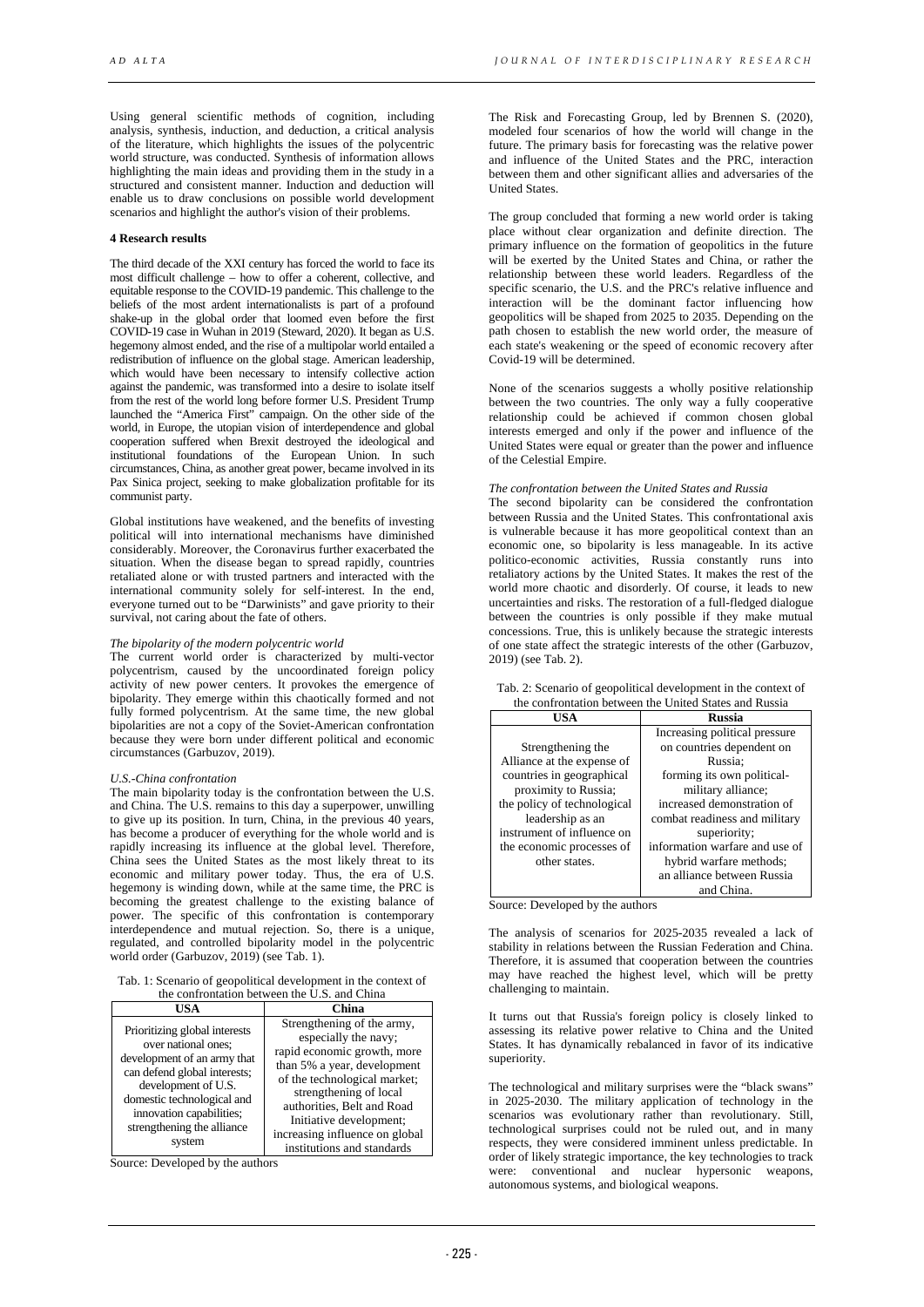The most significant concern is the inability to predict the development of space weapons against the background of increased competition in the gray zone and the possibility of armed conflicts. In addition, the associated unintended and uncontrolled escalation between the hegemons has been a cause for concern in many scenarios, as a reason to either build new strategic stability and possible arms control negotiations or to initiate an armed confrontation.

Thanks to the analysis of possible developments, we can summed up that the most likely new world order in the next decade will not be a monopolar or a bipolar world of the type Soviet-US confrontation. Instead, it could be an unstable polycentrism. Regardless of developments, the relative power of both the United States and China will be weakened or counterbalanced by the influence and independent foreign and security policies of India, Japan, Germany, France, the United Kingdom, and other states.

The scenarios also feature a great deal of contestation of U.S. dominance, particularly by Russia, Iran, and North Korea, and their "unfair" play on the world stage. Although Russia will lose some economic power in this period, it remains the most problematic global player for the U.S. and its allies in the scenarios. Thus, cooperation with the Western World is possible only in issues of strategic stability.

Iran has begun to show aggression in scenarios where the United States has weakened its favor with its Middle Eastern allies. North Korea was a severe problem because of the expansion of weapons and rearmament programs in each scenario. However, it became more open to negotiation as the United States strengthened its position and China reduced its power.

Also, regardless of the scenario, violent extremist groups are projected to be active. Still, according to the projections, they will be more localized, and the influence of cross-national groups will be reduced significantly. Extremists will take advantage of the weakening of the U.S. or its seeming retreat from key regions in which they sought to consolidate gains and when they felt the weakening of U.S. cooperation with regional partners. At the same time, Saran S. (2021) believes that modern geopolitics is determined not only and not so much by these bipolarities but by new threats and the inability of the global world to respond adequately to them (see Fig. 1).



Figure 1: Factors Affecting the State of Modern Geopolitics Source: Developed by the authors

### *China's Belt and Road*

The first factor affecting the future world order, the author calls the dramatic rise of China, which, thanks to the Belt and Road Initiative and advances in civilian and military technology, is becoming an inevitable reality. However, this factor would not be negatively influenced were it not for the country's international policies, which are distrusted by the United States and many of its allies (Saran, 2021).

### *Closed Globalization*

In addition, hyper-nationalism and populism, for which globalization and multilateralism are an encroachment on the sovereign choices of powers, have increased due to the 2008 global financial crisis and the COVID-19 pandemic. As a result, a "closed globalization" is possible. Economic policies are no longer dictated solely by economic principles; they are now guided by considerations of strategy, political trust, climate, health, and technological threats. Countries like Britain, the U.S., and India have imposed trade restrictions, investment screening mechanisms, sanctions, and monetary policies that reflect these new trends. China has already worked out its distorted model of global integration.

# *Small-Group Formation*

Frustration with multilateralism can be directly attributed to institutional inertia, lack of reform, and vested interests that continue to impede decision-making in international institutions (Patrick, 2015). Therefore, countries are leaning toward smaller groups to forge flexible partnerships on specific issues that accelerate cooperation among like-minded individuals. While this may be one way to overcome the malaise of international institutions, this tendency may hinder the development of broader and more coherent international strategies to combat "global disasters" from COVID-19 to climate change, that require the participation and commitment of all.

# *War by other means*

Against the backdrop of a worldwide pandemic that deepened the crisis that began in 2008, geopolitics is being refocused to consider new actors, emerging factors, and considerations. Modern geopolitics is increasingly influenced by geoeconomics. Influential monographs such as War by Other Means by economist Jennifer Harris and diplomat Robert Blackwell speak of the systematic use of economic tools to achieve geopolitical goals. It is a form of governance that was present during the Marshall Plan and is present today in Chinese "checkbook diplomacy" and in the more general context of the "Belt and Road.

### *IT as an innovative tool*

If the medium of communication is the message (McLuhan, 1964), then technology is the future of our politics. The advent of the fourth industrial revolution has led to the development of technologies that can be both a boon and a poison to humanity. America was the technological leader in the recent past. Still, China is now challenging this as it invests heavily in new and dual-use technologies such as artificial intelligence, quantum computing, and biotechnology. Pioneers can achieve technological leadership and become suppliers to other countries, creating asymmetric dependencies (Saran, 2021). A new field of interstate competition is opening up, where national security and strategic autonomy considerations imply technological choices and unique arrangements (Kryvtsova et al., 2021). In an increasingly digital world, the capture of data – not territory – and undermining critical information infrastructure – not state borders – are new security challenges for nations. As human attention and personal data become a coveted political reward, will the person become the next area of conflict.

While the factors above remain at the heart of the change, new players and geographic regions also affect geopolitics. Although the Coronavirus marked the return of the "nation-state," crossborder communities pose a threat to sovereignty in the Westphalian sense. The concentration of economic resources and power in global technology companies, from Facebook to Tik Tok, has meant that states are no longer major players in the world. Hate, tribalism, and irrational ideologies have returned with renewed force, drawing on the reach and spread of digital technology. Technological giants now act as judges (Saran, 2021) of economic and political decisions and challenge the decisions of old political systems.

We believe that broad, inclusive debates about the prospects for a new world order could be an example of constructive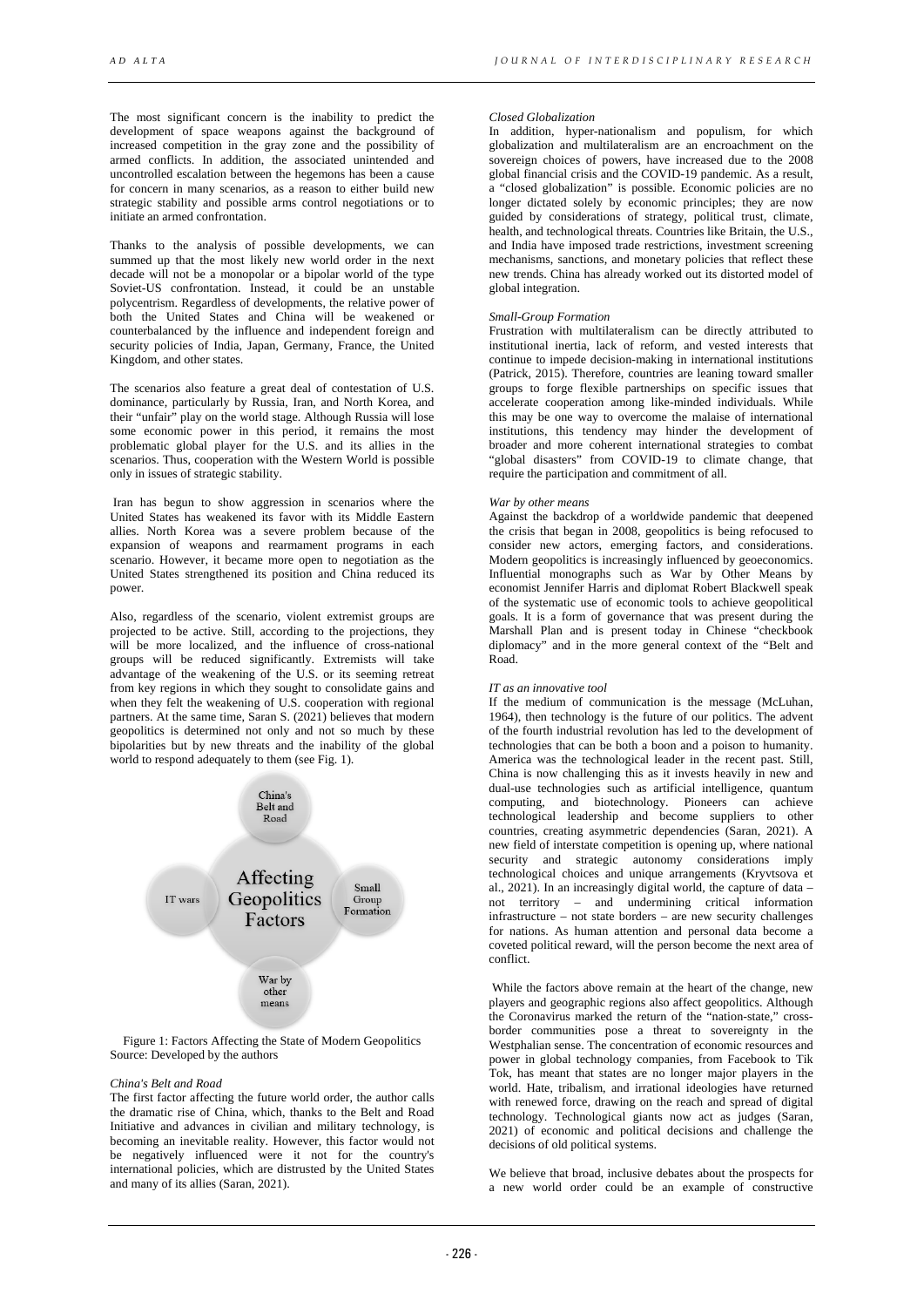engagement in highly volatile times. In the face of global challenges, collective governance on a fair and equitable basis, the involvement of a wide range of countries in international political processes is required Paniuzheva M. (2021).

# **5 Discussion**

The issue of the bipolarity of a polycentric world is quite debatable in academic circles. Many authors believe that today the world order is dictated by the policies of three countries at once: the United States, China, and Russia. For example, Morozov Y. (2020) shows the approaches of Russia and the United States to geopolitics and strategy in the regions of the world, taking into account the influence of China. Other researchers identify four leading players in the political arena. For example, Elamiryan R. (2020) analyzes the interests of the European Union, the United States, Russia, and China regarding the Eastern Partnership region. In his piece, the author reveals and discusses the complementary long-term interests of global players, which can become the basis for the mutual coexistence and development of a culture of cooperation for all actors involved. In turn, Kapkov S. (2009) shows that polycentrism is one of the directions of U.S. geopolitics, along with Atlanticism and Mondialism. On the contrary, Saran S. (2021) believes that U.S. hegemony is almost over due to the United States policy, which has been gradually isolating itself from the rest of the world since Barack Obama.

In his article Volodin A. (2019) explores the processes that took shape in the last 25 years of the twentieth century, which led to the formation of modern world politics and Russia's role in them. Today, after the collapse of the USSR, Russia is at the stage of recovery as a world state, and the monopoly influence of America on the world is gradually collapsing. Now there is a search for a new global consensus based on a universal/universal collective security system, with Russia at its core.

Along with the policy of large states, the military and economic independence of less developed countries are decreasing, as the powerful hegemons of the world political establishment are building subjective-objective policy against weaker states. Under such conditions, developing states tend to be subjects rather than objects of politics. At the same time, interaction with powerful forces becomes possible only through the unification of weaker countries. In particular, today's Central and Eastern Europe politics are shaping a new, post-liberal international order in which more vulnerable states do not feel sufficiently independent. Thus, in his work Bartoszewicz M. (2021) tries to reveal the relevance of creating the Three Seas Initiative. The 12 states of Eastern and Central Europe came together to reduce the influence of the big economies and minimize everything that hinders the development of the "Inter-Sea," the vast region between Berlin and Moscow.

In such a situation, contrary to the methods of civilized confrontation between states with different development levels, when geopolitical claims must be formulated and justified. today, the existing shares are resolved by war. In this case, both military actions and hybrid ones are used, based on information warfare and the war of new technologies. Under such conditions, today, there is a qualitatively new synthesis of military and civilian, primarily information and political, means of protection of geopolitical interests (Kovalev, 2018, Venediktov et al.,  $2021$ ).

Actual conclusions present Kalyuzhnyj V. (2017). He indicates that today the world is in the crisis point of the bifurcation period when the monopolar geopolitical global structure order collapses and turns into a new type of world development. However, its contours are still tricky to outline because they are formed not by large forces clearly, but by a set of small, which may soon create new global polycentric geopolitics.

# **6 Conclusion**

The question of the components of polycentric world order is quite debatable. Today it is impossible to indicate what will be the geopolitical distribution in the future. Still, it is possible to identify the essential components of the formation of this world order:

- 1) it will be based on innovative technologies that will influence world development;
- 2) information policy will be formed not only by the authorities of certain states, but also by independent information transnational companies;
- 3) to protect against the influence of large states, smaller ones will organize their alliances. It is not out of the question that the role of small states and their associations that will be core in shaping the world balance and security;
- 4) despite the current superiority of the U.S., given the scale of China's development today, we can talk about a possible future reorientation of geopolitics;
- 5) perhaps the development of a closed society will be formed not by economic goals but by preserving the culture and health of nations.

# **Literature:**

1. Bajkov, A., Agapova, E., Baklitskij, A. et al. (2020). International Threats 2021: Geopolitics Post-Pandemic: Report. *Laboratory for the Analysis of International Processes*, MGIMO, Ministry of Foreign Affairs of Russia. Moscow, p. 27. URL[: https://mgimo.ru/library/publications/int-threats-2021/](https://mgimo.ru/library/publications/int-threats-2021/) 

2. Bartoszewicz, M. (2021). Intermarium: A Bid for Polycentric Europe. *Geopolitics*, DOI: https://doi.org/110.10 80/14650045.2021.1973439

3. Bogaturov, A. (2003). International order in the coming century. *International processes*, 1, p.11.

4. Elamiryan, R. (2020). Eastern Partnership Countries on the cross-roads of the Eurasian Geopolitics: USA, EU, Russia, and China. *The Kozmetsky Center of Excellence.* URL: https://www.researchgate.net/publication/340363370\_Eastern\_P artnership\_Countries\_on\_the\_cross-roads\_of\_the\_Eurasian\_ Geopolitics USA EU Russia and China

5. Garbuzov, V. (2019). Two bipolarities of the polycentric world. *Independent.* URL: https: //www.ng.ru/dipkurer/2019-12-

22/9\_7758\_compromise.html 6. Handley, J.(2021). Leading Polycentrically in mission. *Asian missions advance,* 9, pp.8-12. URL: https://www.research gate.net/publication/350795999\_LEADING\_POLYCENTRICA LLY IN MISSION

7. Kalyuzhnyj, V. (2010). Polycentrism Ideas: Myth or Reality. *Saratov University Bulletin,* 10 (2), pp. 96-100. URL: [https://www.sgu.ru/sites/default/files/journals/izvestiya/pdf/2013](https://www.sgu.ru/sites/default/files/journals/izvestiya/pdf/2013/12/13/2010._tom_10.2.28.pdf) /12/13/2010.<sub>tom</sub> 10.2.28.pdf

8. Kalyuzhnyj, V. (2017). Polycentrism: preconditions for structural pluralization of relations. *International Journal of Applied and Basic Research*, 4 (3), pp. 601-604. URL: <https://applied-research.ru/ru/article/view?id=11524>

9. Kapkov, S. (2009). Polycentrism as the mainstream of modern American geopolitical thought. *POLITEX*, 2. URL: https://cyberleninka.ru/article/n/politsentrizm-kak-osnovnoe-na pravlenie-sovremennoy-amerikanskoy-geopoliticheskoy-mysli

10. Keersmaeker, G. (2015). Multipolar Myths and Unipolar Fantasies. *Security Policy Brief*, 60. Brussels, Egmont Royal Institute for International Relations.

11. Kindleberger, Ch. (1973). The World in Depression, 1929- 1939. London: Allen Lane.

12. Kovalev, A. (2018). The influence of geopolitical factors on ensuring the military security of the Russian Federation. *Management Consulting*, 6, pp. 53-62. URL: https://old.sziu.ra nepa.ru/images/nauka/UK\_DOI/6\_18/Kovalev\_06\_18.pdf

13. Kryvtsova, O., Karpa, M., Shvets, K., Lopatin, S., Yepryntsev, P., & Kryvtsova, V. (2021) Universally recognized and national principles of competence of civil servants as a basis for legal provision of information security: the experience of the European Union. *Ad Alta: Journal of interdisciplinary research*, 11(2), XXI, 48-53.